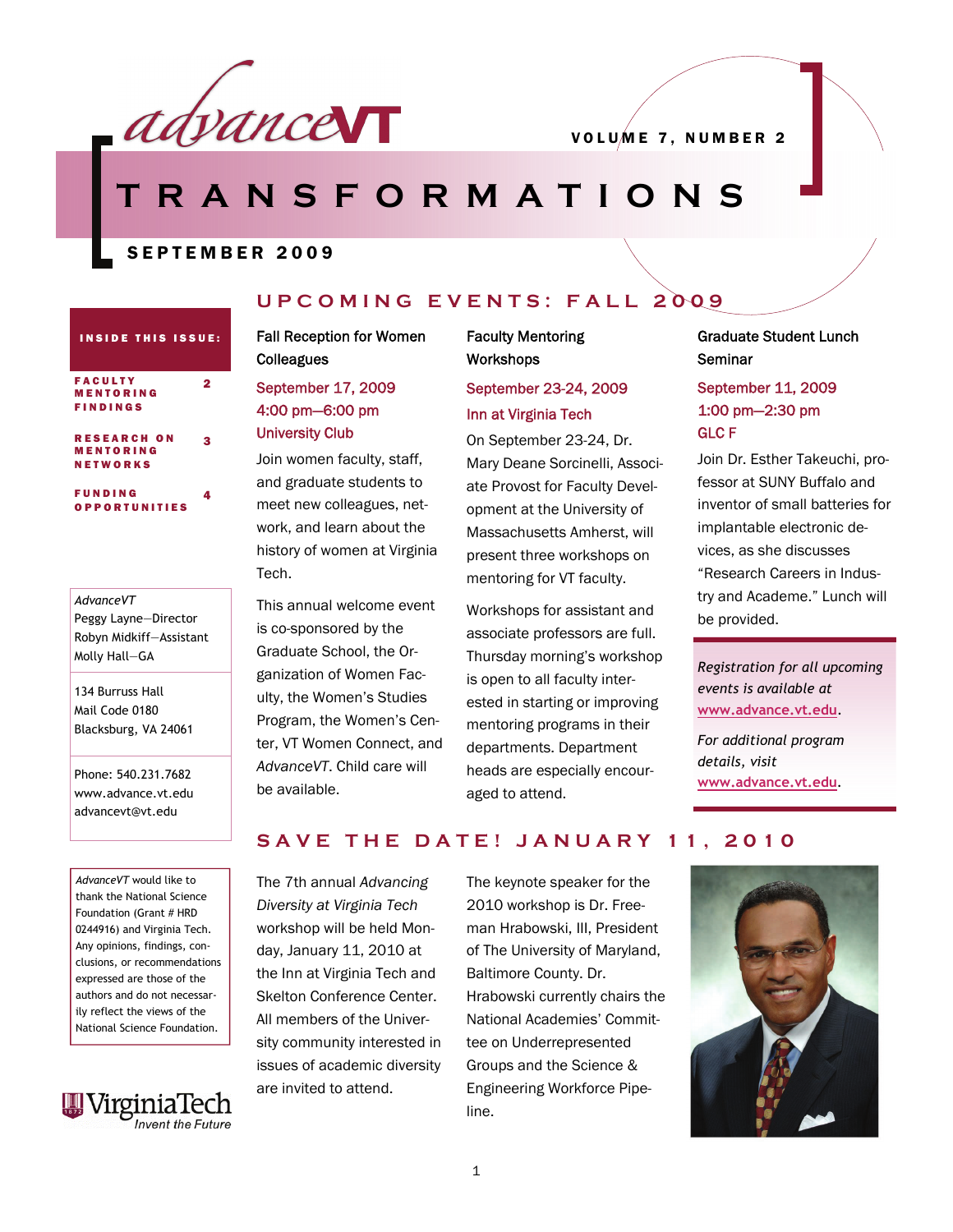# **TRANSFORMATIONS**

## **FACULTY MENTORING FINDINGS FROM THE 2008 FACULTY WORK-LIFE SURVEY**

Results from *AdvanceVT's* 2008 Faculty Work-Life Survey indicate that almost half of Virginia Tech faculty feel they do not receive effective mentoring. Nearly 47% of pre-tenure faculty and 45% of tenured faculty disagreed with the survey statement that *"I have received effective mentoring in my department."*

More specifically, 24.2% of pre-tenure faculty selected "somewhat disagree" and 22.6% selected "strongly disagree" when responding to this question. For tenured faculty, 21.9% selected "somewhat disagree" and 22.9% selected "strongly disagree." Pre-tenure faculty would like more interaction with senior colleagues both within and outside their home departments, and associate professors desire more guidance on professional development post-tenure.

To address these concerns, *AdvanceVT* and the Provost's Office are launching a mentoring initiative to support and improve departmental mentoring programs and assist faculty members in building mentoring networks. In addition to a series of Faculty Mentoring Workshops scheduled for September 23-24 (see page 1), a session on mentoring is being planned for the 7th annual *Advancing Diversity at Virginia Tech* workshop to be held January 11, 2010 (see page 1).

Seven hundred tenured and tenure-track faculty at Virginia Tech participated in the 2008 Faculty Work-Life Survey for a response rate of 53%. The purpose of the survey was to assess faculty perceptions of overall job satisfaction and various attributes of the work environment at Virginia Tech.



*"A strong mentoring program is needed. Some departments pay lip service to this, and others have a formal program."*  - 2008 survey respondent

*"Mentoring in [my] department is not organized enough to understand the need for different types of mentoring and mentoring teams for women and minorities."*  - 2008 survey respondent

*"The dominant failings in my department are lack of timely feedback regarding tenure and promotion reviews and lack of effective mentoring."* 

- 2008 survey respondent

Selected resources on mentoring:

de Janasz, S. C. & Sullivan, S. E. (2004). Multiple mentoring in academe: Developing the professorial network. *Journal of Vocational Behavior, 64*(2), 263-283.

Girves, J. E., Zepeda, Y., & Gwathmey, J. K. (2005). Mentoring in a post-affirmative action world. *Journal of Social Issues, 61*(3), 449- 479.

Haring, M. J. (1997). Networking mentoring as a preferred model for guiding programs for underrepresented students. In H. T. Frierson, Jr. (Ed.), *Diversity in higher education: Vol. 1. Mentoring and diversity in higher education* (pp. 63-76). Greenwich, CT: JAI Press.

Haring, M. J. (1999). Foreword from the field. In C. A. Mullen & D. W. Lick (Eds.), *New directions in mentoring: Creating a culture of synergy (pp. xi-xii)*. New York: Falmer Press.

Wasburn, M. H. (2007). Mentoring women faculty: An instrumental case study of strategic collaboration. *Mentoring & Tutoring, 15*(1), 57-72.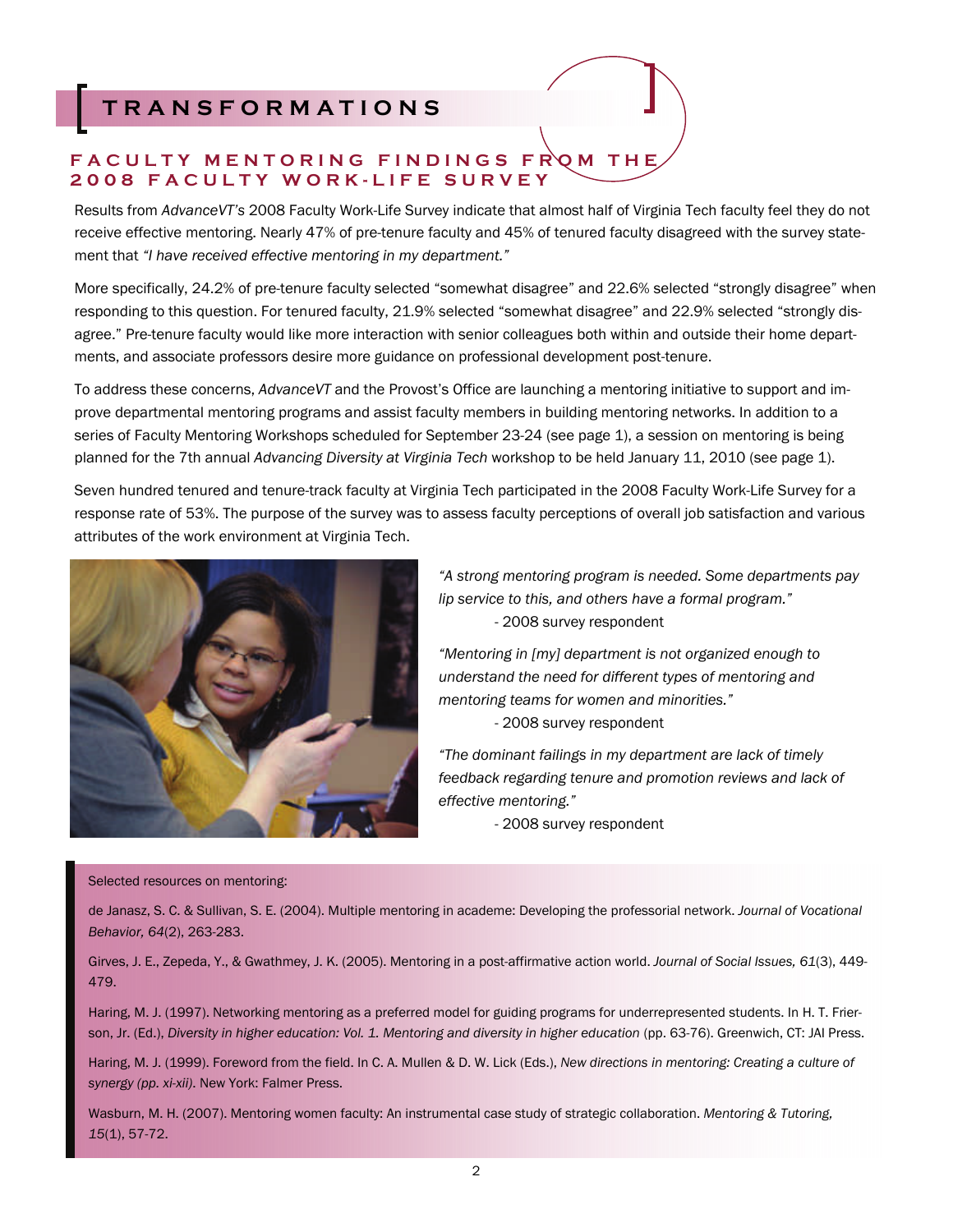# **VOLUME 7, NUMBER 2**

# **RESEARCH ON FACULTY MENTORING NETWORKS**

Effective faculty mentoring can take place in a variety of formats, but researchers agree that mentoring is a key contributor to faculty success. This is particularly true for female faculty and faculty of color, groups that are typically underrepresented in academia. A review of the literature on faculty development shows that mentoring relationships not only benefit mentees (i.e., protégés), but mentors and the educational institutions they are affiliated with (Girves, Zepeda, & Gwathmey, 2005).

Benefits for mentees include:

- the development of teaching and research skills;
- help with transitioning to their chosen profession and institution; and
- **•** introduction to key players in the field.

Mentor benefits include:

- the satisfaction of helping others develop professionally;
- the expansion of colleague networks; and
- feedback on their own teaching and research.

Benefits to the institution include:

increased productivity; retention; and collegiality.

While people typically think of faculty mentoring in terms of a top-down,

one-on-one relationship between a junior faculty member (the mentee) and a more experienced professional (the mentor), this type of relationship is not always possible or preferable. For example, the person best suited to helping a new faculty member get his or her research agenda off the ground may not be the best person to field questions on navigating university politics. Rather than gaining input on the many different components of a faculty career (e.g., teaching, research, and service) from one individual, new faculty can benefit from engaging multiple mentors in their specific areas of expertise (Haring, 1997, 1999; de Janasz & Sullivan, 2004).

This "mentoring network" approach encourages mentees to form relationships with individuals both inside and outside their academic departments. Although it is often helpful for early-career female faculty and faculty of color to form mentoring relationships with others from similar gender and ethnic backgrounds, this may not be possible within a specific academic department.

Recent studies on mentoring also advocate a more collaborative, structured approach in which multiple mentees and mentors come together in formal mentoring groups (Haring, 1997, 1999; Girves, Zepeda, & Gwathmey, 2005; Wasburn, 2007). In this model, everyone benefits from the diverse contributions made by individual group members and mentees feel empowered by taking an active role in their professional development. While this approach requires resources in terms of planning and facilitation, it can be a particularly effective approach for female faculty and faculty of color, groups that may be less likely to be taken "under the wing" of a more experienced faculty member as in a traditional one-on-one mentoring relationship.

For more information on mentoring networks and effective mentoring strategies, visit the Office of Faculty Development at the University of Massachusetts Amherst's website at: http://www.umass.edu/ofd/mentoring/resources.html. To join Virginia Tech's Faculty Mentoring site on Scholar, use the Membership tool to access the list of "Joinable Sites" and search for "Faculty Mentoring."